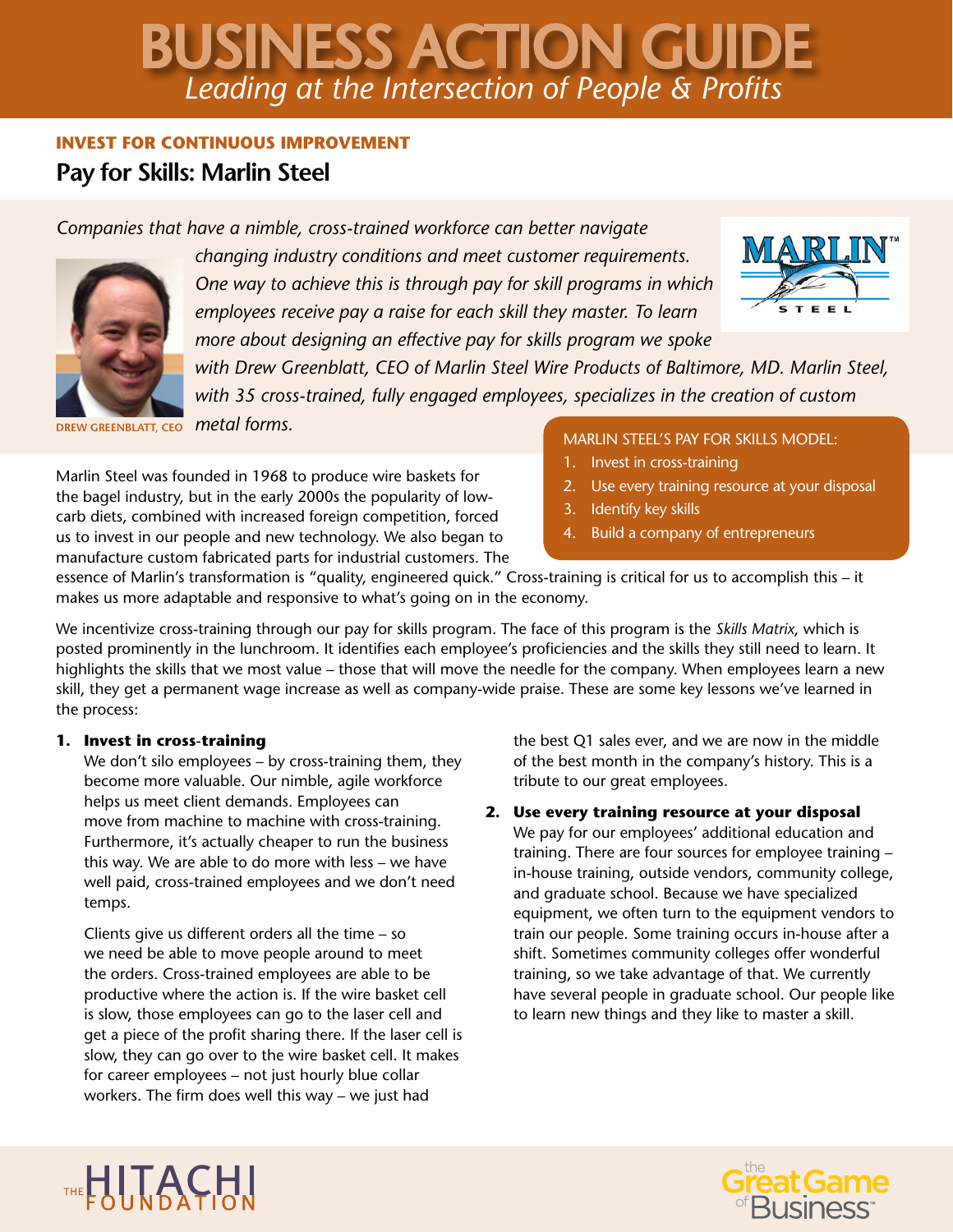

#### **3. Identify key skills**

To create the Skills Matrix, we looked very closely at the specialized skills employees needed to master in order for the company to be successful. For example, the laser has to be set up, programmed, and maintained. The company will thrive if the laser is performing many hours a week and there is a trained team who will not let it sit dormant or break down. There are other machines too, such as the punch and the wire forming equipment, and we need people to run these consistently and proficiently.

We constantly invest in new equipment and innovations – and we refresh the Skills Matrix as we do this. Our company is dynamic. Today we have totally different challenges and needs for technical skills than we did five years ago. Some skills are universal, like the ability to read a blueprint. Others skills change. As we adopt in new technology, we need workers ready to learn how to use it. In 2010 we bought our first sheet metal punch, in 2011 we bought our laser and C&C mill, and in 2014 we bought our medium frequency welder – one of only five in the world.

The employees like the Skills Matrix because they can clearly see how to get ahead. The amount that wages increase depends on the difficulty of the skill, so they receive more money for skills that are harder to learn (see sidebar on Marlin's 4-point scale for pay raises). It's very objective – you have the skills we want, so you get paid more.

#### MARLIN STEEL'S 4-POINT SCALE FOR PAY RAISES:

- $1 =$  Simple skill = \$0.25 more per hour
- $2 =$  Harder skill = \$0.50 more per hour
- $3 =$  Very hard skill =  $$0.75$  more per hour
- $4 =$  Extraordinarily hard skill = \$1.00 more per hour

#### **4. Build a company of entrepreneurs**

In most companies, you have an entrepreneur and the blue collar workers that reports to him or her. In our company, we've created lots of entrepreneurs and each has a shop inside the factory. Each is the master of their domain, but they are all pulling in the same direction. For example, a two-person cell runs the laser department. They have materials to handle and targets to hit; if they do, they get a significant bonus (see the Marlin practice on Effective Profit Sharing). They are motivated to run the laser quickly and effectively. Similarly, the wire framing department is working hard to meet their numbers. It's a unique situation – 30 shopkeepers minding their own store. As each hits their numbers, the company thrives.